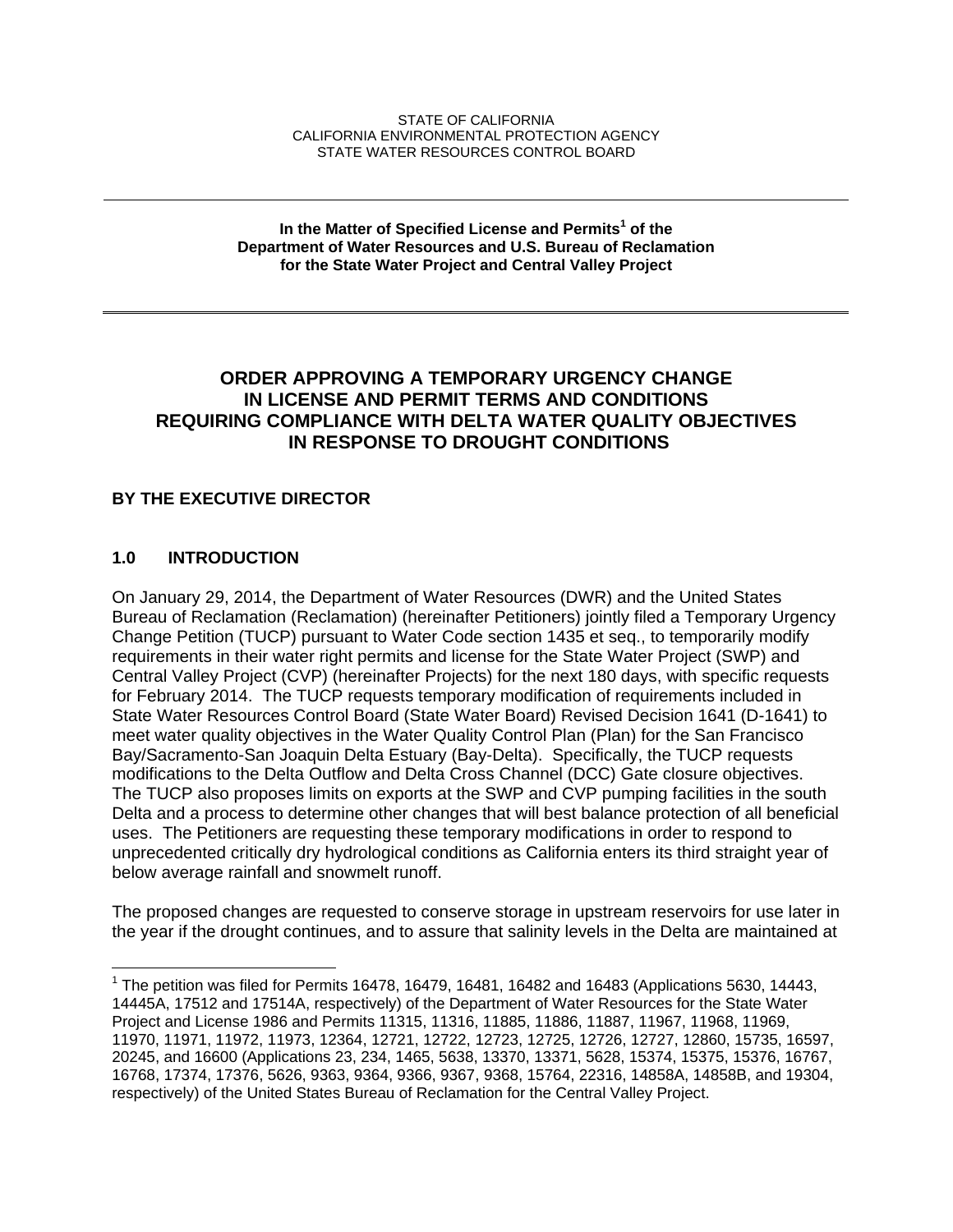levels that protect public health and safety. Conserved storage will be available for minimum instream flows, temperature control, and to continue to repel salinity in the Delta. Without this change, stored water would likely be depleted by late spring or early summer. Also without this change, salinity levels in the Delta could rise to levels that would require much more water to be released from storage later in the year to restore water quality to levels that protect public health and safety.

The petition and supporting information are available via the State Water Board's website at http://www.waterboards.ca.gov/waterrights/water\_issues/programs/drought/index.shtml.

# **2.0 BACKGROUND**

 $\overline{a}$ 

The Bay-Delta Plan specifies water quality objectives for the protection of beneficial uses of water in the Bay-Delta, including fish and wildlife, agricultural, and municipal and industrial uses. In part, D-1641 assigns responsibility for meeting the water quality objectives included in the Bay-Delta Plan.<sup>2</sup> D-1641 places responsibility on DWR and Reclamation for measures to ensure that specified water quality objectives included in Tables 1, 2, and 3 of D-1641 (attached) are met, in addition to other requirements. The flow objectives are intended to assist with fish migration, and also to keep the Delta and water exported from the Delta from getting too salty for municipal and agricultural uses. Flow and salinity objectives in the Bay-Delta Plan and D-1641 were developed based on historic hydrologic conditions. Provisions for the extreme dry conditions currently being experienced were therefore not considered in either the Bay-Delta Plan or D-1641.

The Delta Outflow objective is intended to protect estuarine habitat for anadromous fish and other estuarine dependent species. Delta outflows affect migration patterns of both estuarine and anadromous species and the availability of habitat. Freshwater flow is an important cue for upstream migration of adult salmon and is a factor in the survival of smolts moving downstream through the Delta. The populations of several estuarine-dependent species of fish and shrimp vary positively with flow as do other measures of the health of the estuarine ecosystem. Freshwater inflow also has chemical and biological consequences through its effects on loading of nutrients and organic matter, pollutant concentrations, and residence time.

The Delta Outflow objective includes requirements for calculated minimum net flows from the Delta to Suisun and San Francisco Bays (the Net Delta Outflow Index or NDOI) and maximum salinity requirements (measured as electrical conductivity or EC). Since salinity in the Bay-Delta system is closely related to freshwater outflow, both types of objectives are indicators of the extent and location of low salinity estuarine habitat. Listed in Table 3 of the Bay-Delta Plan, the Delta outflow objectives vary by month and water year type. With some flexibility provided through a limited set of compliance alternatives, the basic outflow objective sets minimum outflow requirements that apply year round. The Delta Outflow objectives included in the Bay-Delta Plan and D-1641for the February through June time frame are identified in Footnote 10 of Table 3 and Table 4 of Footnote 10. For this year, the requirements of Table 4 will likely not apply. In the event they do, this Order will be revisited. From February through June, Footnote 10 requires minimum daily net Delta outflows of 7,100 cubic-feet per second (cfs), calculated as a 3-day running average. The footnote specifies that the requirement may also be met if either the daily average or 14-day running average electrical conductivity of 2.64 mmhos/cm is met at

 $2$  D-1641 originally implemented the 1995 Bay-Delta Plan. Later, minor modifications were made to the Bay-Delta Plan in the 2006 Bay-Delta Plan.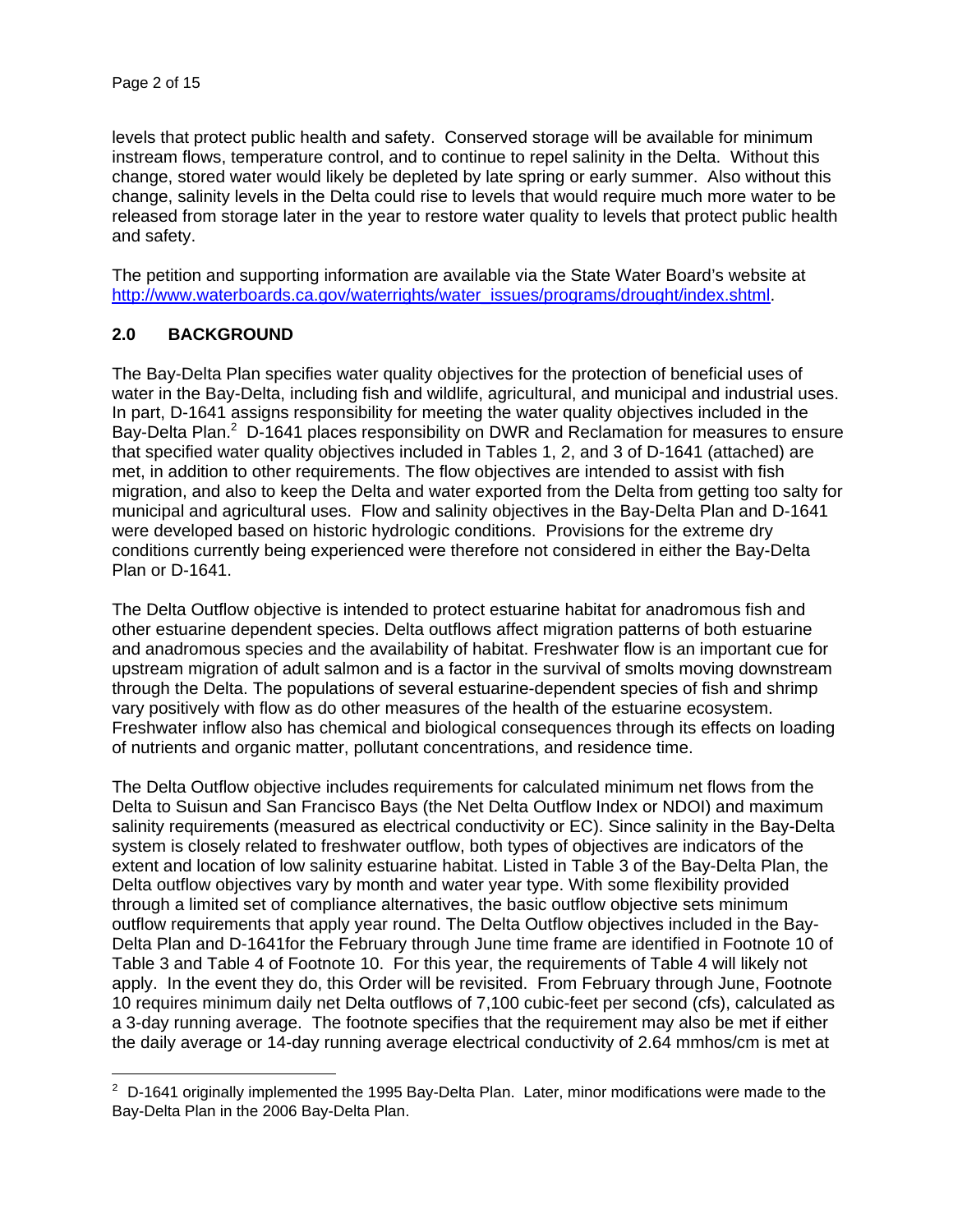the confluence of the Sacramento and the San Joaquin rivers near Collinsville (Station C2). Footnote 10 specifies that the Executive Director may relax the standard in March under specified low flow conditions. The footnote also specifies that the 7,100 cfs standard does not apply in May and June under specified low flow conditions and is replaced by a minimum 14 day running average flow of 4,000 cfs.

The DCC gates are located near Walnut Grove and at times allows for the transport of up to 3,500 cfs of water from the Sacramento River to Snodgrass Slough and the North Fork Mokelumne River to the interior Delta. The DCC was constructed in the early 1950s to convey Sacramento River water to the interior and southern Delta to improve water quality at the SWP and CVP export facilities. The DCC also benefits recreational uses by providing boat passage. The DCC gate objective was designed to protect fish and wildlife beneficial uses (specifically Chinook salmon) while simultaneously recognizing the need for fresh water to be moved through the interior Delta to the southern Delta for SWP and CVP uses. The current objective states that the DCC gates shall be closed for a total of up to 45 days for the November through January period, stay closed from February through May 20, and be closed for a total of 14 days for the May 21 through June 15 period. Closure of the DCC gates is important for the protection of salmon survival. Opening the DCC gates during winter and spring months can negatively affect juvenile Chinook salmon survival by causing straying into the interior and then southern Delta where survival is much lower than for fish that stay in the mainstem of the Sacramento River. Opening the DCC gates significantly improves water quality (e.g. lowers salinity) in the interior and southern Delta including at the SWP and CVP export facilities and Contra Costa Water District's diversions, particularly when Delta outflow is low.

### **2.1 Drought Conditions**

In May 2013, due to near record-low precipitation, Governor Edmund G. Brown, Jr. issued Executive Order B-21-13, which directed the State Water Board and DWR, among other things, to take immediate action to address dry conditions and water delivery limitations by expediting the review and processing of voluntary transfers of water. In December 2013, the Governor formed a Drought Task Force to review expected water allocations and the state's preparedness for a drought.

Calendar year 2013 was the driest year in recorded history for many parts of California, and water year 2014 is the driest to date. So far this water year, the Northern Sierra 8-station precipitation accumulation is 4.5 inches; this is 9 percent of the annual average and 17 percent of the average to date. Statewide snow water content was at 9 percent of the April 1 average and 15 percent of the average to date, when measured by DWR snow survey on January 30, 2014. California generally receives half of its annual precipitation by mid- to late January. The threemonth outlook weather forecast from the National Oceanic and Atmospheric Administration predicts below normal precipitation for California from now through the forecast horizon. Preceding dry years also add to the strain currently experienced on California's water resources. Water year 2012 was categorized as below normal.

On January 17, 2014, Governor Brown issued a Drought Emergency Proclamation. The Proclamation recited that California is experiencing record dry conditions, with calendar year 2014 projected to become the driest year on record. The Proclamation also recited that water supplies have dipped to alarming levels, as indicated by the fact that the snowpack is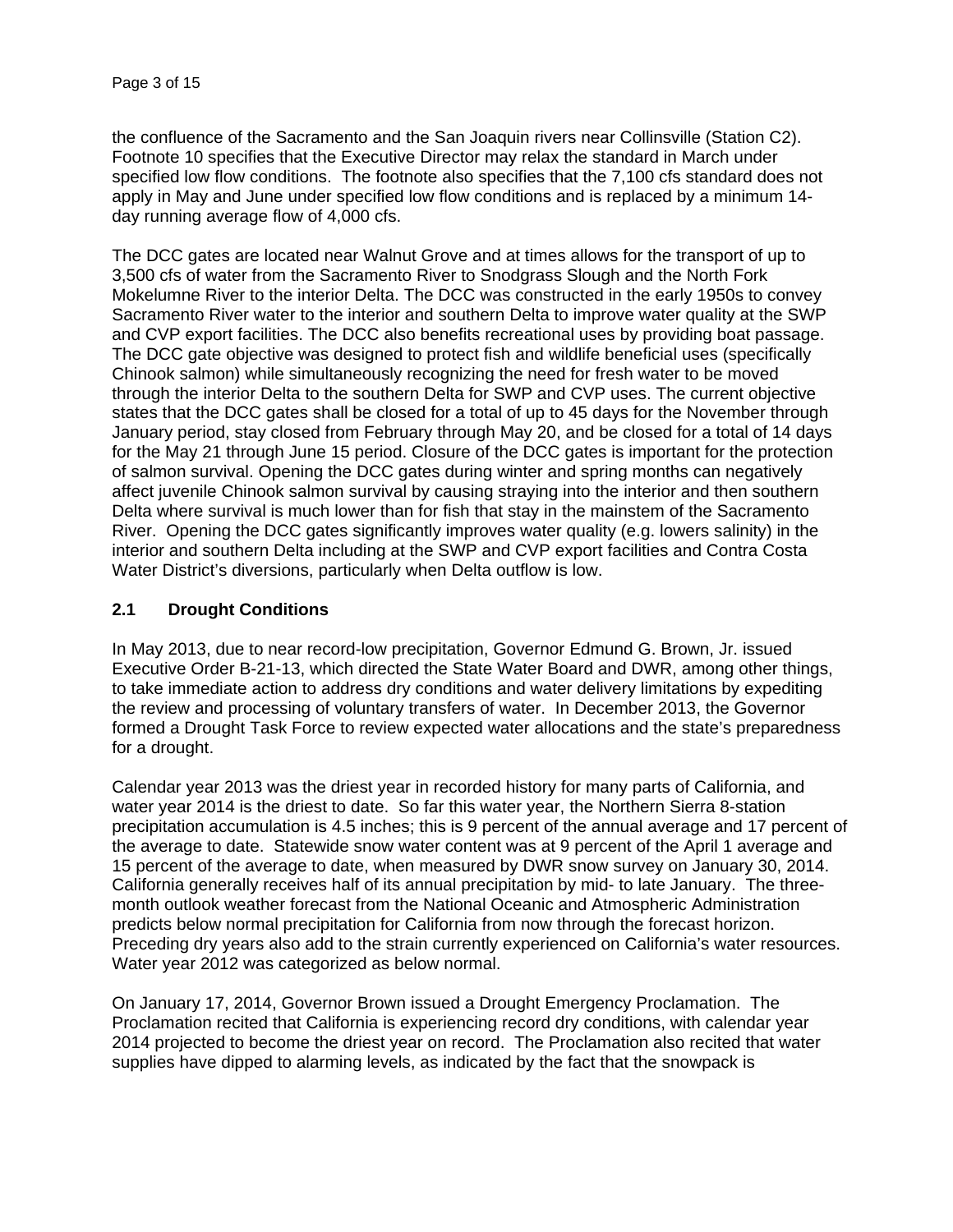$\overline{a}$ 

approximately 20 percent of the normal average for January<sup>3</sup>, the SWP and CVP reservoirs have very low water levels for January, California's major river systems, including the Sacramento and San Joaquin rivers, have significantly reduced surface water flows, and groundwater levels throughout the State have dropped significantly.

The Governor directed the State Water Board, among other things, to expedite processing of water transfers as called for in Executive Order B-21-13; to consider immediately petitions requesting consolidation of the places of use of the SWP and CVP; to accelerate funding for water supply enhancement projects; to put water right holders throughout the state on notice that they may be directed to reduce water diversions; and to consider petitions, such as this TUCP, to modify requirements for reservoir releases or diversion limitations that were established to implement a water quality control plan. As indicated in the Proclamation, such modifications may be necessary to conserve cold water stored in upstream reservoirs that may be needed later in the year to protect salmon and steelhead, to maintain water supply, and to improve water quality.

On January 17, 2014, the State Water Board issued a Notice of Surface Water Shortage and Potential for Curtailment of Water Right Diversions. The notice advised that if dry weather conditions persist, the State Water Board will notify water right holders in critically dry watersheds of the requirement to limit or stop diversions of water under their water right, based on their priority. The notice suggested that water right holders look into the use of alternative water supplies, such as groundwater wells, purchased water supplies under contractual arrangements, and recycled wastewater. Following persistent dry hydrologic conditions, the Board plans to issue Water Diversion Curtailment Notices to water right holders in water short areas in the near future.

On January 31, 2014, DWR also announced that except for a small amount of carryover water from 2013, customers of the SWP will get no deliveries in 2014 if current dry conditions persist and deliveries to agricultural districts with long-standing water right claims in the Sacramento Valley may be cut 50 percent – the maximum permitted by contract – depending upon future snow survey results. The first official 2014 CVP water allocation announcement is planned for late-February as required by contract terms. Water supply updates will then be made monthly or more often as appropriate and will be posted on Reclamation's website at: http://www.usbr.gov/mp/pa/water.

# **2.2 Effects of the Drought on Hydrologic Conditions**

The permit terms and conditions contained in D-1641 were derived from the flow and water quality objectives contained in the Bay-Delta Plan. In adopting those objectives, the State Water Board considered the beneficial uses of water (municipal and industrial, agricultural, and fish and wildlife) based on a set of assumptions about the State's water supply, including the expected variability of this water supply. The magnitude of the current drought was not considered in the establishment of the Bay-Delta objectives or in the terms and conditions contained in D-1641. Water year 2013 was the driest year on record and 2014 is projected to be as dry or drier. Storage in major reservoirs is low, with Shasta, Oroville, Trinity, Folsom, San Luis, Exchequer, and Millerton Reservoirs all trending at or below the storage levels observed during the 1976 – 1977 drought, previously the most severe drought on record. Current projections indicate that without the requested change, there exists a substantial risk that by late spring 2014 and into

<sup>&</sup>lt;sup>3</sup> As of January 30, 2014, the current snow pack is estimated at 12 percent of normal for this time of year and 7 percent of the average April 1 measurement when snowpack is normally at its peak.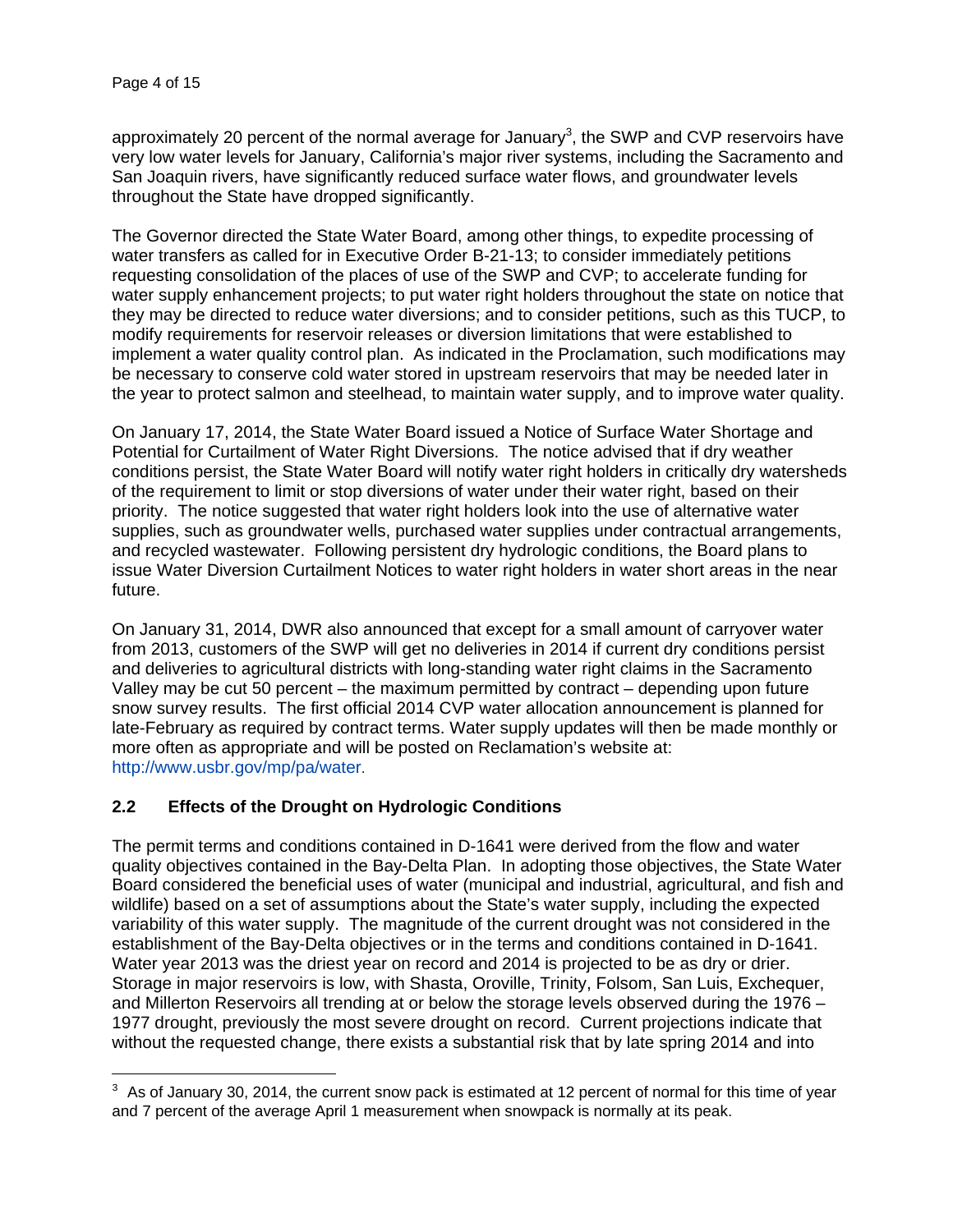2015 the Petitioners' major reservoirs will be drafted to dead pool or near dead pool levels at which point reservoir release capacities will be substantially diminished.

# **3.0 SUBSTANCE OF TEMPORARY URGENCY CHANGE PETITION**

The flow and water quality requirements established by the State Water Board in D-1641 are summarized in the tables and figures contained in Attachment 1 to this Order: Table 1 (Municipal and Industrial Beneficial Uses), Table 2 (Agricultural Beneficial Uses), and Table 3 (Fish and Wildlife Beneficial Uses). Included in Attachment 1 are the footnotes to Table 3 that refer to definitions and other requirements contained in Figure 1 (Sacramento Valley Water Year Hydrologic Classification), Figure 2 (San Joaquin Valley Water Year Hydrologic Classification), Figure 3 (Formulas for Net Delta Outflow Index and Percent Inflow Diverted), and Table 4 (Chipps Island and Port Chicago Maximum Daily Average Electrical Conductivity).

The Petitioners have requested the following temporary modifications to D-1641 requirements:

### **1. Temporary Modification of Delta Outflow and Export Requirements**

The Petitioners request a combined modification of D-1641 requirements to help preserve water in storage to protect future cold water pool needs for listed species, future water supply, and maintain in-Delta water quality.

The TUCP requests modification of Delta Outflow requirements described in D-1641, Table 3, Footnote 10, by modifying the Delta Outflow to the outflow that is expected to occur while maintaining SWP and CVP exports at health and safety levels of 1,500 cfs. Reclamation and DWR estimate that Delta outflow will range between 3,000 and 4,500 cfs. The petition states that this modification would provide some protection of Delta salinity levels and some protection of cold water pool for listed species later in the year. The 4,500 cfs Delta outflow level is the Petitioners' estimate of the flows that are needed to maintain salinity levels below 250 mg/l chloride at all export locations specified under Table 1 of D-1641. The Petitioners state that there are significant depletions of surface water flow that affect the certainty of the 4,500 cfs Delta Outflow estimate.

The proposed Delta Outflow modification is based on an assumption that 1,500 cfs of combined SWP/CVP exports would be maintained to provide minimum health and safety flows to municipal and industrial diverters who rely solely on supplies from the Delta or the canal between the export pumps and San Luis Reservoir. The Petitioners requested that this modification to the maximum Export Limits, contained in D-1641 Table 3, be combined with the modification to Delta Outflow. The minimum health and safety flow level has been acknowledged by the 2009 National Marine Fisheries Service (NMFS) Biological Opinion and the 2008 U.S. Fish and Wildlife Service (USFWS) Biological Opinion. Through the Reporting and Management Plan described below, the Petitioners intend to review current conditions and health and safety needs, which might support periods of lower export levels that would be protective of health and safety.

### **2. Temporary Modification of Delta Cross Channel (DCC) Gate Operation Requirements**

D-1641 requires the closure of the DCC gates from February 1 through May 20. The Petitioners request permission to open the DCC gates for human health and safety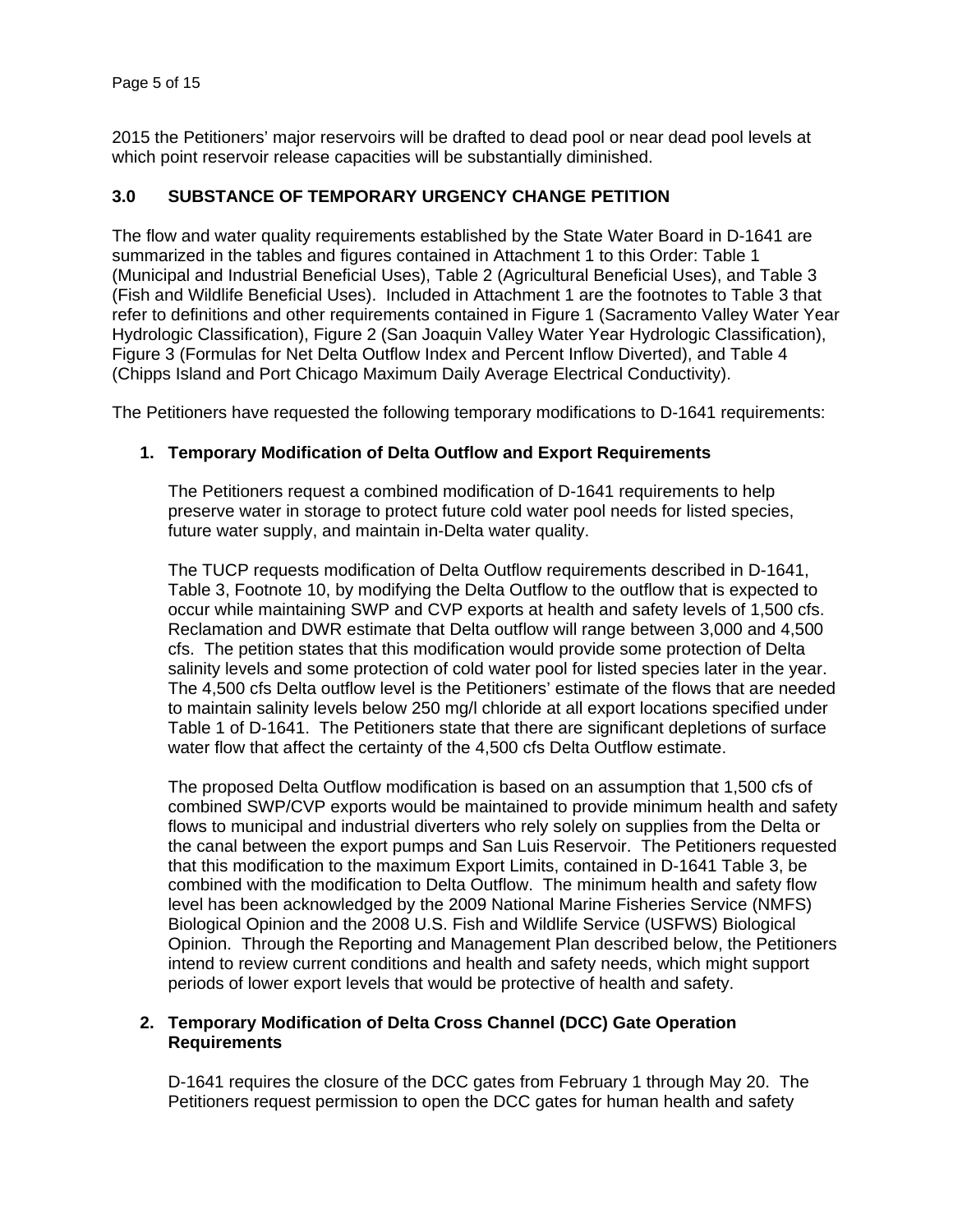purposes, based on consultation with the Department of Fish and Wildlife (DFW), USFWS, and NOAA Fisheries (fishery agencies). The Petitioners state that they are currently discussing alternative operational strategies with the fishery agencies, and will continue to evaluate and discuss these strategies in consultation with the fishery agencies. As discussed above, opening of the DCC gate can help improve in-Delta salinity conditions. Normally, runoff and the Delta inflow/outflow needed to meet the Delta Outflow requirement would assist in meeting salinity requirements in the Delta with the DCC gates closed. Due to the critically dry hydrologic conditions, the TUCP states that there is a need to open the DCC gates to help achieve the salinity conditions in the interior and southern Delta needed for protection of municipal and industrial beneficial uses without expending large quantities of water needed for later use.

#### **3. Reporting and Management Plan**

In recognition of ordering paragraphs 8, 14, and 16 of the Governor's Proclamation, the Petitioners propose that this Order include regular monitoring, to ensure that this Order's terms and conditions and the requirements of Water Code Section 1435 are met.

The Petitioners also propose convening a team of managers, who would meet weekly during the period this Order is in effect, to review monitoring and operations data. These managers would be authorized to act to coordinate management of water supplies and protection of natural resources. The team of managers would consist of representatives from the Petitioners, the State Water Board, DFW, NMFS and USFWS.

### **4. Future Requests for Temporary Modifications**

As a result of the reporting and management plan described above, the Petitioners state that they may submit to the State Water Board additional information regarding any further adjustments needed to regulatory requirements in order to balance the protection of beneficial uses, while protecting environmental resources and meeting health and safety needs. The TUCP states that future requests for temporary changes could include requests for possible modifications of other water quality objectives found in D-1641 Table 1 "Municipal and Industrial Beneficial Uses," Table 2 "Agricultural Beneficial Uses," and Table 3 "Fish and Wildlife Beneficial Uses."

### **4.0 APPLICABILITY OF THE CALIFORNIA ENVIRONMENTAL QUALITY ACT (CEQA) AND WATER CODE SECTION 13247**

Ordinarily, the State Water Board must comply with any applicable requirements of the California Environmental Quality Act (CEQA) prior to issuance of a temporary urgency change order pursuant to Water Code section 1435. (See Cal. Code Regs., tit. 23, § 805.) The Governor's Proclamation concludes, however, that strict compliance with CEQA would "prevent, hinder, or delay the mitigation of the effects of the emergency." Accordingly, as authorized by Government Code section 8571, ordering paragraph 9 of the Governor's Proclamation suspends CEQA, and the regulations adopted pursuant to it, to the extent that CEQA would otherwise apply to specified actions necessary to mitigate the effects of the drought, including the State Water Board's action on the TUCP.

The Governor's Proclamation also suspends Water Code section 13247 to the extent that it would otherwise apply to specified activities, including action on the TUCP. Section 13247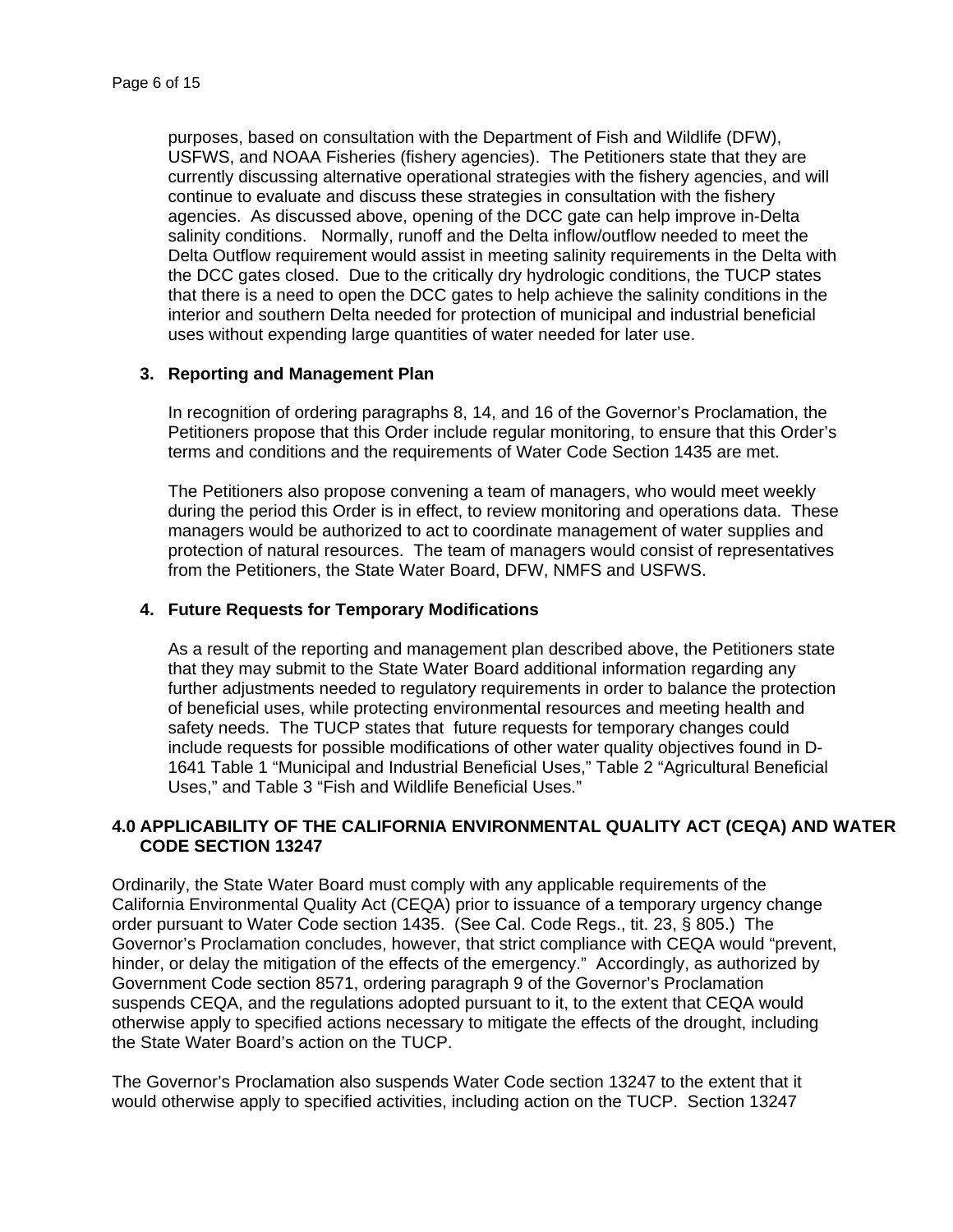requires state agencies, including the State Water Board, to comply with water quality control plans unless otherwise directed or authorized by statute. Absent suspension of section 13247, the State Water Board could not approve a change petition that modifies permits and licenses in a way that does not provide for full attainment of the water quality objectives in the Bay-Delta Plan, even during a drought emergency.

### **5.0 PROCEDURAL REQUIREMENTS CONCERNING THE TEMPORARY URGENCY CHANGE PETITION**

The State Water Board may issue a temporary urgency change order in advance of public notice. (Wat. Code, § 1438, subd. (a).) Public notice must be provided as soon as practicable, unless the change will be in effect less than 10 days. (*Id*., § 1438, subds. (a), (b) & (c).) Any interested person may file an objection to a temporary urgency change. (*Id*., subd. (d).) The Board must promptly consider and may hold a hearing on any objection. (*Id*., subd. (e).) State Water Board Resolution 2012-0029 delegates to the Board Members individually and to the Executive Director the authority to hold a hearing, if necessary, and act on a temporary urgency change petition. (Resolution 2012-0029,  $\P\P$  2.2, 4.4.1.)<sup>4</sup>

The State Water Board will issue and deliver to Petitioners as soon as practicable, a notice of the temporary urgency change petition pursuant to Water Code section 1438, subdivision (a). Petitioners will be required to publish the notice in newspapers in accordance with Water Code section 1438, subdivision (b)(1).

As soon as practicable, the State Water Board will provide formal notice of a public workshop to receive comments regarding drought-related activities, including the Petitioners' TUCP and this Order. The public workshop will not be an evidentiary hearing, and any comments on the TUCP will not be treated as testimony. If necessary, the State Water Board will hold an evidentiary hearing on any objections at a later date. The State Water Board will post on its website: (1) the notice of the TUCP, (2) the notice of the public workshop, (3) a copy of the TUCP and accompanying materials, and (4) this Order. The State Water Board also will distribute the notices through an electronic notification system.

### **6.0 REQUIRED FINDINGS OF FACT**

Water Code section 1435 provides that a permittee or licensee who has an urgent need to change the point of diversion, place of use, or purpose of use from that specified in the permit or license may petition for a conditional temporary change order. The State Water Board's regulations set forth the filing and other procedural requirements applicable to TUCPs. (Cal. Code Regs., tit. 23, §§ 805, 806.) The State Water Board's regulations also clarify that requests for changes to permits or licenses other than changes in point of diversion, place of use, or purpose of use may be filed, subject to the same filing and procedural requirements that apply to changes in point of diversion, place of use, or purpose of use. (*Id*., § 791, subd. (e).)

Before approving a temporary urgency change, the State Water Board must make the following findings:

1. the permittee or licensee has an urgent need to make the proposed change;

<sup>————————————————————&</sup>lt;br><sup>4</sup> The Deputy Director for Water Rights may act on a temporary urgency change petition if there are no objections to the petition. (Resolution 2012-0029, ¶ 4.4.1.)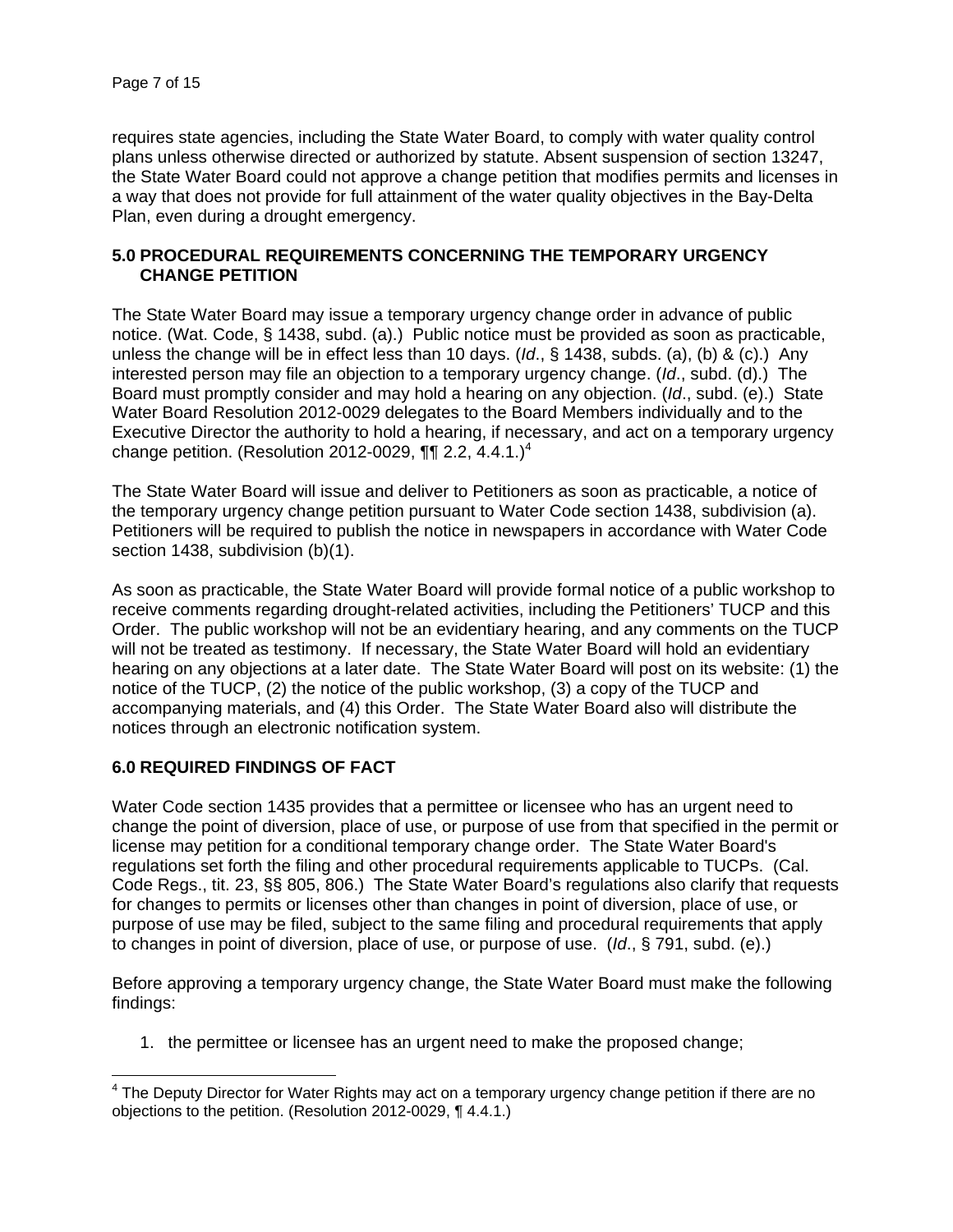- 2. the proposed change may be made without injury to any other lawful user of water;
- 3. the proposed change may be made without unreasonable effect upon fish, wildlife, or other instream beneficial uses; and
- 4. the proposed change is in the public interest.

(Wat. Code, § 1435, subd. (b)(1-4).)

The State Water Board exercises continuing supervision over temporary urgency change orders and may modify or revoke temporary urgency change orders at any time. (Wat. Code, §§ 1439, 1440.) Temporary urgency change orders expire automatically 180 days after issuance, unless they are revoked or an earlier expiration date is specified. (*Id*., § 1440.) The State Water Board may renew temporary urgency change orders for a period not to exceed 180 days. (*Id*., § 1441.)

### **6.1 Urgency of the Proposed Change**

Under Water Code section 1435, subdivision (c), an "urgent need" means "the existence of circumstances from which the board may in its judgment conclude that the proposed temporary change is necessary to further the constitutional policy that the water resources of the state be put to beneficial use to the fullest extent of which they are capable and that waste of water be prevented . . . ."

An urgent need exists for changes in the Petitioners' requirement to meet specified Delta Outflows, Export Limits and Delta Cross Channel Gate Closure objectives included in D-1641. As described in the Governor's drought proclamation and the petition, California is experiencing unprecedented dry conditions that were not foreseen or accounted for in the development of these requirements. Operations to meet the objectives, starting in February, would have a significant impact on stored water and the ability to meet minimum flows for the remainder of the season. Failure to act quickly to reduce releases from storage will further deplete already low storage levels in the reservoirs available for use throughout the year.

As stated in the petition, California is entering the third straight year of below average rainfall and very low snowmelt runoff. As a result of the dry hydrology, reservoir levels throughout the state were already significantly below average in October at the beginning of the 2013/2014 water year. The low initial storage and historically dry conditions experienced in the last 12 months, since January 2013, have resulted in significant reductions in water supplies and will likely lead to critical water shortages in 2014.

According to the petition, in order to meet the requirements of D-1641, the SWP and CVP have released water from storage to meet in-basin demands since April 2014. These demands upon the stored water of the SWP and CVP have been exacerbated by the unprecedentedly high use of river water on the Sacramento River and Feather River systems, referred to as depletions. DWR and Reclamation believe these depletions to be much greater than typically assumed which is resulting in further reductions in storage to meet Bay-Delta Plan water quality objectives.

According to the petition, at this time, total storage at the SWP's Lake Oroville is roughly 1.2 million acre-feet (MAF), and the total combined storage at the CVP's Shasta and Folsom reservoirs is also very low at about 1.8 MAF. Storage in all three reservoirs is below what they were at this time of year in 1977 when the state was in a severe drought. Of even more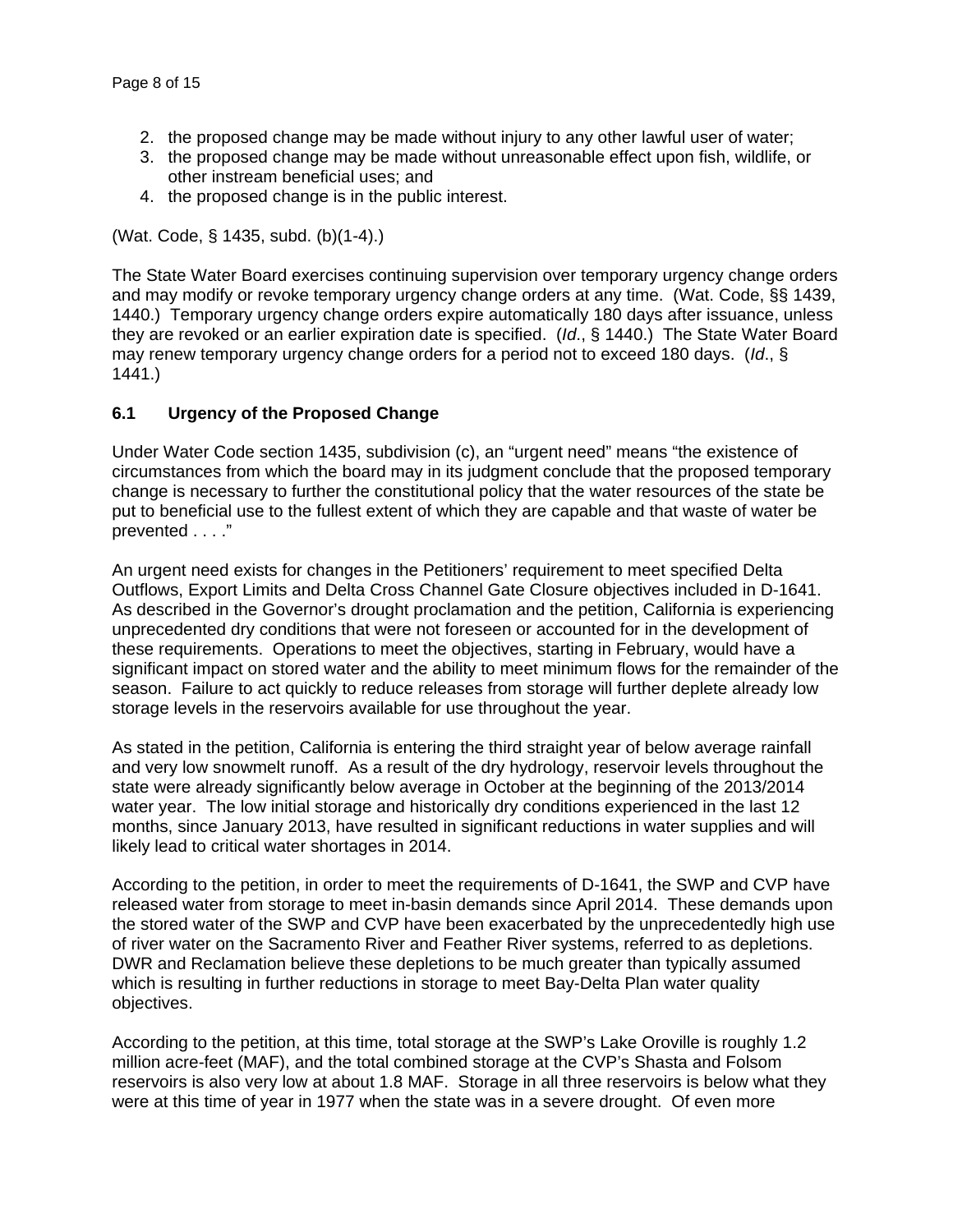concern is the lack of snowpack in the watersheds feeding into the Projects' major Sacramento Valley reservoirs. The current water year's lack of precipitation has resulted in a northern California snowpack which is a mere 4 percent of the typical seasonal peak.

The continuation of extremely dry conditions in the Bay-Delta watershed poses great challenges to the effective management of water resources, and the Petitioners do not believe that there is an adequate water supply to meet all obligations under D-1641. As discussed above, current projections indicate that without the requested change to the Petitioners' water right permits and license conditions, a substantial risk exists that by late spring 2014 and into 2015 the Petitioners' major reservoirs will be drafted to dead pool or near dead pool levels, at which point reservoir release capacities will be substantially diminished. As a result, there will be significant risks to temperature control, minimum instream flow requirements, and an inability to repel salinity in the Sacramento-San Joaquin Delta later this season. Under the current circumstances, the most prudent course of action is to conserve storage in upstream reservoirs until significant improvement of that storage is realized. Conservation of stored water supplies requires temporary modification of some terms and conditions contained in D-1641.

### **6.2 No Injury to Any Other Lawful User of Water**

The proposed changes will not injure any other lawful user of water because the changes will not result in a decrease in natural flows. As used in Water Code section 1435, the term "injury" means invasion of a legally protected interest. (*State Water Resources Control Board Cases* (2006) 136 Cal.App.4th 674, 738-743.) Riparian and appropriative water right holders with rights to divert water below Project reservoirs only are entitled to divert natural and abandoned flows, and in the case of riparians only natural flows; they are not entitled to divert water previously stored or imported by the Projects that is released for use downstream. (*Id*. at pp. 738, 743, 771.)

Since March 2013, the Projects have been augmenting natural flows in the Delta with water released from storage in Project reservoirs in order to meet water quality objectives. If the proposed change to the requirement to meet the Delta Outflow objective is implemented, the Projects will reduce releases from storage, but the Projects will continue to augment natural flows with releases from storage. Accordingly, implementation of the proposed change will not reduce the natural or abandoned flows to which downstream riparian and appropriative water right holders may be entitled, and no water right holders will be injured by the proposed change.

At the present time, DWR and Reclamation have proposed changes to requirements to meet certain water quality objectives established to protect fish and wildlife beneficial uses. DWR and Reclamation have not yet requested any changes to requirements to meet water quality objectives established to protect municipal, industrial, or agricultural beneficial uses. For this reason, the proposed changes will not injure other water users due to a change in water quality. (See *State Water Resources Control Bd. Cases, supra* at pp. 744-45.) Moreover, it is questionable whether any other users could support a valid claim of injury due to a change in water quality under circumstances where the Projects are augmenting natural flows with stored water. Finally, it is worth pointing out that any impairment to water quality in the near term is likely to be outweighed by the significant impact to water quality that would occur if the proposed changes are not granted. Absent the proposed change, Project storage would be depleted, and DWR and Reclamation would no longer be able to control salinity encroachment in the Delta.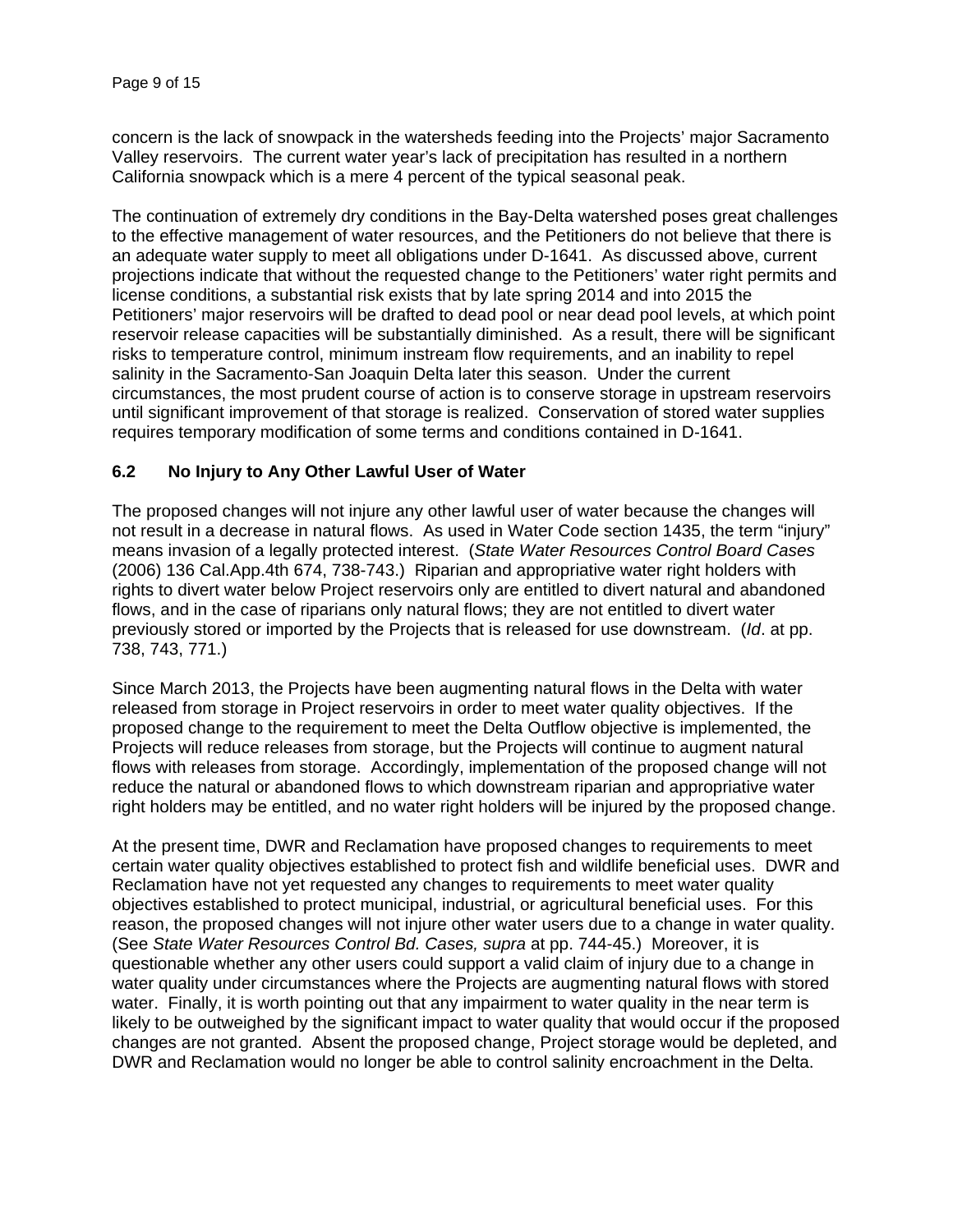$\overline{a}$ 

### **6.3 No Unreasonable Effect upon Fish, Wildlife, or Other Instream Beneficial Uses**

As conditioned by this Order, the proposed changes to Delta Outflows, Export Limits and DCC Gate Closure requirements will not unreasonably impact fish, wildlife, or other instream beneficial uses of water. In determining whether the impact of the proposed changes on fish and wildlife is reasonable, the short-term impact to fish and wildlife must be weighed against the long-term impact to all beneficial uses of water, including fish and wildlife, if the changes are not approved.

According to the petition, the estimated impact to reservoir storage of not making the changes to the requirement to meet the Delta Outflow objective during February could be approximately 144 thousand acre-feet (TAF).<sup>5</sup> As discussed above, if the Delta Outflow requirements remain in effect through June, it could result in a "loss of control" over salinity levels in the Delta by late spring 2014 and into 2015 in a worst case scenario. If such a condition occurs, much of the Delta would be too salty to support health and safety and agricultural uses of water. It would also likely require more water than is currently available in storage to push salt back out of the Delta. This salty Delta condition would persist until Northern California receives a rainy season with sufficient runoff to flush the Delta of ocean water to once again allow for these in-Delta beneficial uses.

The DCC gates, when opened, allow high quality Sacramento River water to flow through the Central Delta, thus "freshening" the Delta. This flow path keeps water in the central Delta less saline than when the DCC gates are closed. The DCC gates are generally kept closed in the spring, however, to keep outmigrating salmon from straying into the central Delta where their survival is reduced.

A reduction in Delta outflow within the proposed range of 3,000 to 4,500 cfs may result in rapidly increasing salinity in the interior Delta if the gates are not opened at the same time this occurs which may pose a risk to minimum exports for public health and safety. Restoring Delta salinity to a range that would support public health and safety would take a much larger quantity of water than is required to maintain salinity at these levels. This would necessitate release of stored water to maintain public health and safety, and therefore jeopardize storage of water to maintain temperature control and for other environmental purposes later in the year.

The Petitioners propose to open the gates as soon as possible to reduce salinity in the central Delta. The principal benefit of opening the DCC gates in February is to move more fresh water to the interior Delta, using less storage releases than would be needed to achieve the same salinity with the gates closed. This freshening of the Delta will maintain water quality at the CVP and SWP export pumps and the intakes of Contra Costa Water District (CCWD) that are needed for the protection of public health and safety.

With the DCC gates open, there is potential for decreased survival of Sacramento River-origin species as they move through the central Delta. Potential hazards include increased entrainment, predation, and salvage. The Petitioners provided a detailed analysis of how these issues will not result in decreased survival, and state that they will continue to consult with the fishery agencies on these issues. The State Water Board concludes that the potential for impairment to instream beneficial uses from this temporary modification is not unreasonable

<sup>&</sup>lt;sup>5</sup> According to the petitions this is the difference between the currently projected minimum outflow of 4,500 cfs and 7,100 cfs over the 28-day period.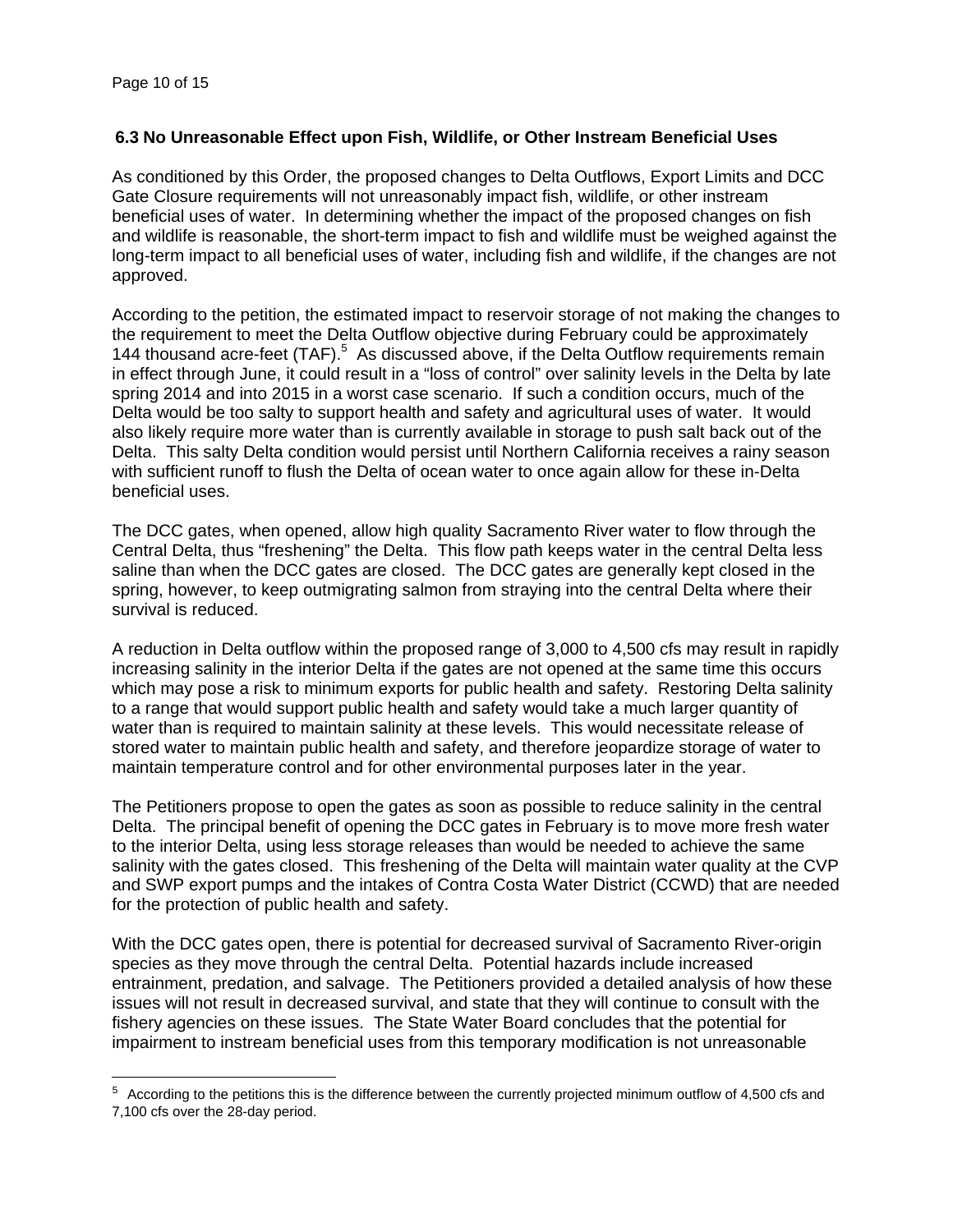considering the potential impacts to agricultural and municipal water supply that could occur if the temporary change in not approved. This Order includes a requirement for the Petitioners to continue consulting with the fish agencies on these issues.

In addition to protecting water supplies needed for consumptives uses, the proposed changes will serve to protect fish and wildlife and other instream beneficial uses of water by conserving water for use throughout the season to maintain minimal stream flows and Delta Outflows and to prevent excessive salinity intrusion into the Delta. As discussed above, without the changes, the Projects' limited water supplies would be released for short term benefits to fish and wildlife at the expense of storage and flows later in the season, which would likely have severe effects on fish and wildlife and other instream beneficial uses of water.

Providing year round Delta inflows and outflows is critically important to the survival of numerous fish and wildlife species in the Delta and upstream areas. Tributary flows, including adequate cold water resources, are needed throughout the season to provide appropriate habitat and passage conditions for anadromous species, including Endangered Species Act (ESA) listed Winter-Run and Spring-run Chinook Salmon, steelhead, and green sturgeon. Delta outflows and inflows are also needed throughout the year for the anadromous species listed above as well as various ESA listed pelagic species including long-fin smelt and Delta smelt. As discussed above, if the required Delta outflow objectives are met and the DCC gates are kept closed, the reservoirs will likely reach dead pool storage by spring, leaving little or no water in storage for later in the season for instream flows and Delta outflows needed for fish and wildlife and other instream uses. This would have serious detrimental impacts to fish and wildlife and other beneficial uses of water.

The proposed changes as conditioned by this Order balance the short-term and long-term habitat needs of fish and wildlife and other instream uses of water during the entirety of water year 2014. This Order requires the development of a Real-Time Drought Operations Management Team with designated representatives from DWR, Reclamation, the State Water Board, DFW, USFWS, and NMFS to coordinate operations consistent with this Order, and to protect fish and wildlife, other beneficial uses of water and public health and safety. The Real-Time Drought Operations Management Team will coordinate real time operations based on current conditions and fisheries information to ensure that the proposed changes pursuant to this Order do not unreasonable affect fish and wildlife and other instream uses of water. The State Water Board has ultimate authority regarding any changes.

While the TUCP does not request a specific Delta outflow level due to the uncertainty of channel depletions, to ensure that some minimal level of Delta outflow is provided to protect fish and wildlife and other instream uses of water without draining reservoir storage dramatically, the Order requires a minimum Delta outflow level of 3,000 cfs during February and also provides for a higher pulse flow to be scheduled to benefit fish species. The magnitude, timing, and duration of this pulse flow will be determined by the Real-Time Drought Operations Management Team. Further changes to Delta Outflows for the remainder of the season may be requested. At that time, State Water Board staff will evaluate current circumstances and information and determine what if any changes should be made to Delta Outflow requirements for the remainder of the year to reasonably protect fish and wildlife and other instream uses and meet the other requirements of the Water Code.

The Order limits SWP and CVP exports to SWP and CVP contractors to minimum health and safety levels to further conserve water in storage for future use to protect fish and wildlife and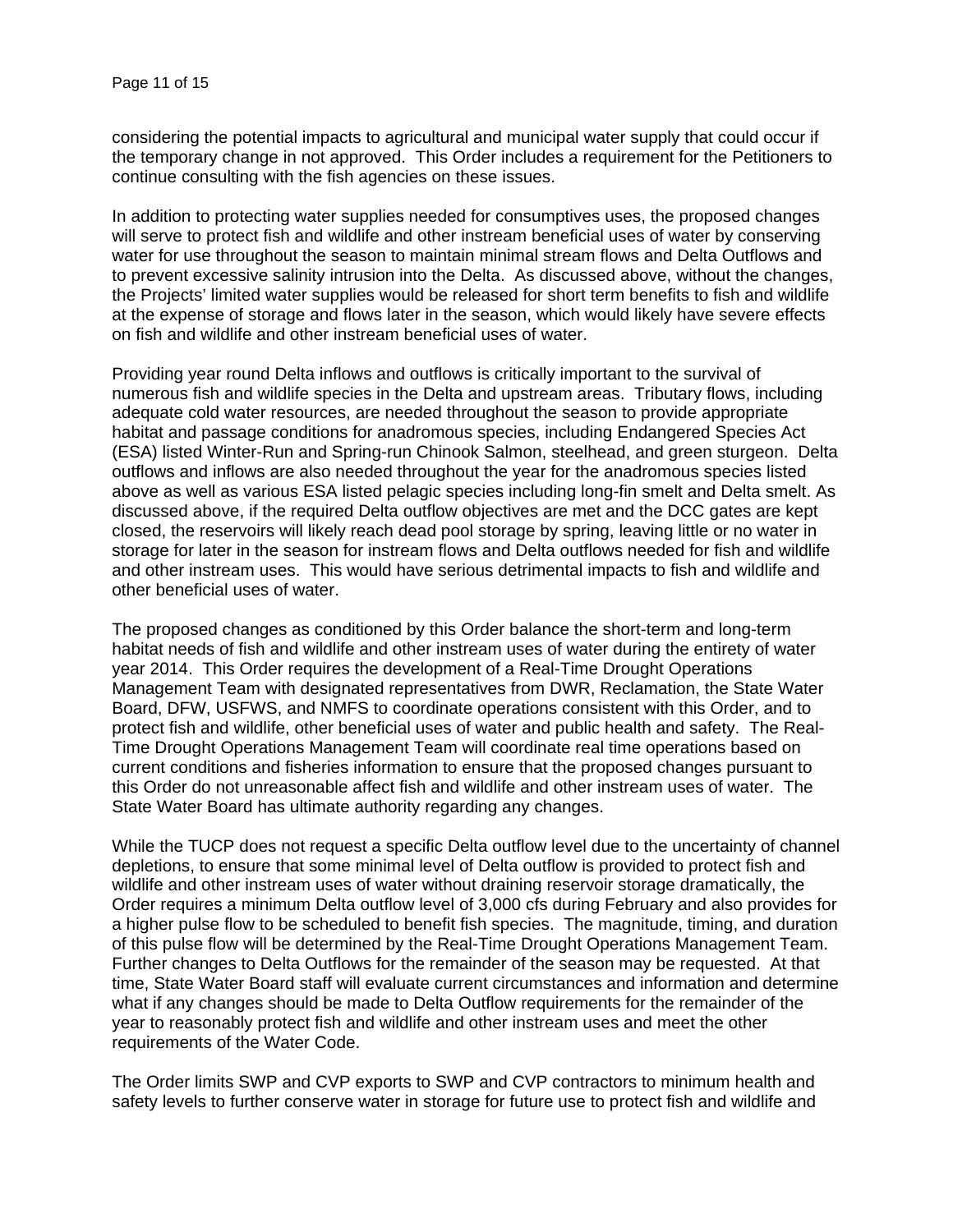other purposes. This export limitation is not intended to apply to transfers under non-Project water rights or between Project contractors. The Order requires DWR and Reclamation to refine their estimates of export needs for health and safety and provide such information to the State Water Board to inform decisions regarding changes to the allowable export limits.

This Order allows the DCC gates to be opened from February through May to reduce the need for upstream releases to maintain salinity conditions in the interior Delta. To ensure that gate opening avoids impacts to fish, decisions regarding operations of the gates are required to be made in consultation with the Real-Time Drought Operations Management Team based on realtime fisheries and hydrologic information.

To ensure that water conserved by the proposed change is available to use later in the season to reasonably protect fish and wildlife and other beneficial uses, the Order requires that DWR and Reclamation calculate and maintain a record of the amount of water conserved through the changes authorized by this Order. The Order requires that water conserved be maintained in storage to protect water needed for salmon and steelhead and other fish species, used to maintain water supplies, or used to improve water quality. The Order requires the use of the water to be coordinated through the Real-Time Drought Operations Management Team. To inform future decisions of the Real-Time Drought Operations Management Team and the State Water Board, the Order also requires DWR and Reclamation to develop monthly water balance estimates indicating actual and proposed operations through the end of the water year. In addition, the Order requires DWR and Reclamation to conduct necessary modeling and monitoring to inform real time operational decisions. The Order reserves the Executive Director's authority to require modifications to the Order to protect fish and wildlife or other uses of water based on additional information including the State Water Board workshop on February 18 and 19, 2014, concerning this Order and other drought issues.

Based on the above, the State Water Board concludes that the potential for impairment to instream beneficial uses from this temporary modification is not unreasonable considering the potential negative impacts to fish, wildlife and instream uses later in the year and the potential impacts to municipal and industrial water supply, instream beneficial uses, and recreation that could occur if the temporary change in not approved.

### **6.4 The Proposed Change is in the Public Interest**

The proposed temporary change will help conserve stored water so that it can be released throughout 2014 to maintain instream flows for the benefit and protection of North of Delta, in-Delta, and South-of-Delta uses, including public trust uses. It is in the public interest to preserve these water supplies for these beneficial uses when hydrologic circumstances cause severe reductions to water supplies.

The changes, or temporary modifications, authorized in this Order will make the best use of a limited water supply in the near term. The temporary modifications contained in this Order are in the public interest because the changes will preserve water supplies to meet health and safety needs, and will increase the duration and likelihood of maintaining salinity control in the Delta later in year. As described in this Order, the retained water supply will be available later in the year for export flows adequate for maintaining health and safety and North-of-Delta and in-Delta environmental protection.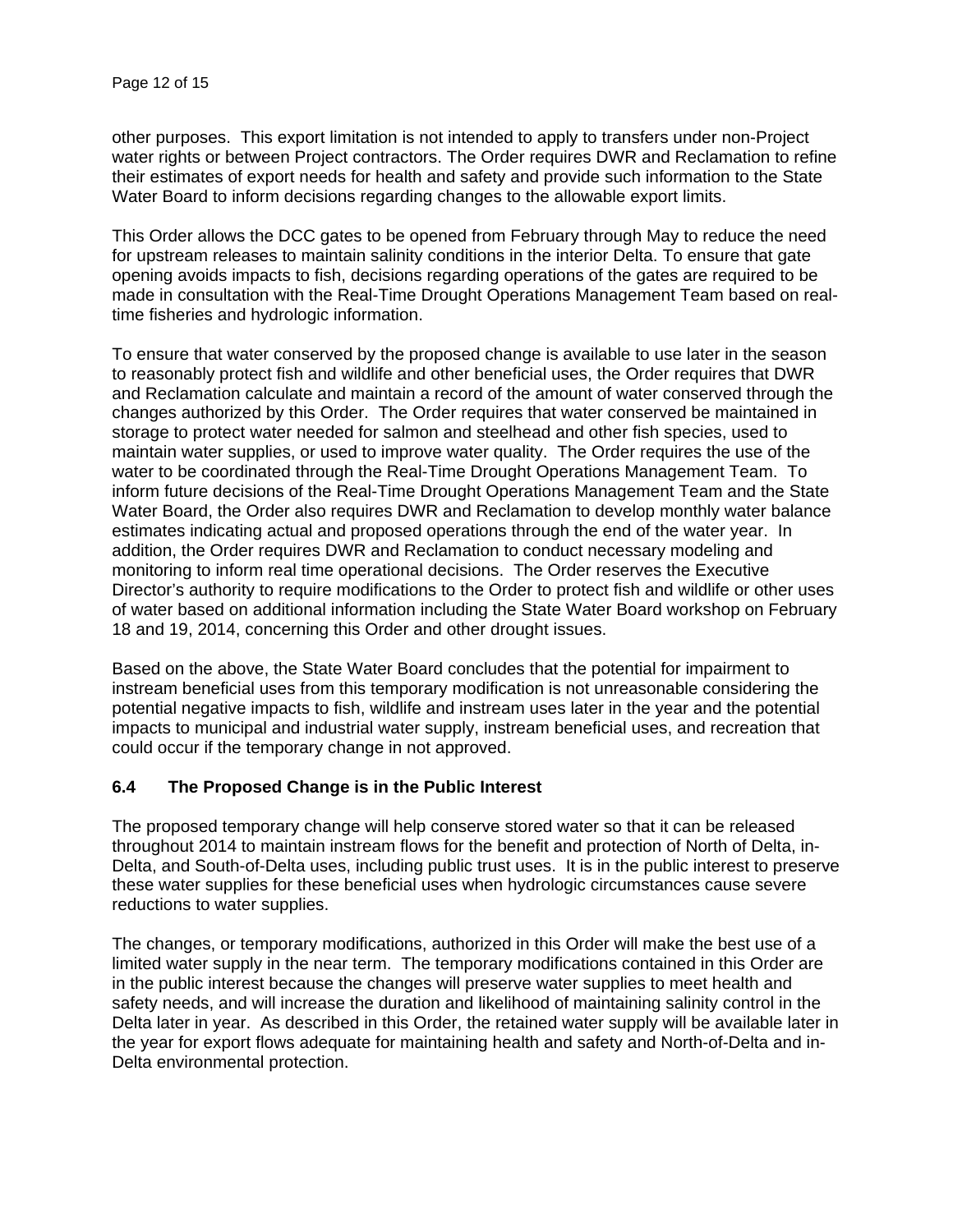# **7.0 CONCLUSIONS**

The State Water Board has adequate information in its files to make the evaluation required by Water Code section 1435.

I conclude that, based on the available evidence:

- 1. The permittee has an urgent need to make the proposed changes;
- 2. The petitioned changes, as conditioned by this Order, will not operate to the injury of any other lawful user of water;
- 3. The petitioned changes, as conditioned by this Order, will not have an unreasonable effect upon fish, wildlife, or other instream beneficial uses; and,
- 4. The petitioned changes, as conditioned by this Order, are in the public interest.

### **ORDER**

**NOW, THEREFORE, IT IS ORDERED** that the petition for temporary urgency change in permit and license conditions under Permits 16478, 16479, 16481, 16482 and 16483 (Applications 5630, 14443, 14445A, 17512 and 17514A, respectively) of the Department of Water Resources (DWR) for the State Water Project (SWP) and License 1986 and Permits 11315, 11316, 11885, 11886, 11887, 11967, 11968, 11969, 11970, 11971, 11972, 11973, 12364, 12721, 12722, 12723, 12725, 12726, 12727, 12860, 15735, 16597, 20245, and 16600 (Applications 23, 234, 1465, 5638, 13370, 13371, 5628, 15374, 15375, 15376, 16767, 16768, 17374, 17376, 5626, 9363, 9364, 9366, 9367, 9368, 15764, 22316, 14858A, 14858B, and 19304, respectively) of the United States Bureau of Reclamation (Reclamation) for the Central Valley Project (CVP); is approved subject to the following terms and conditions. All other terms and conditions of the subject license and permits, including those added by the State Water Resources Control Board (State Water Board) in Revised Decision 1641 (D-1641) shall remain in effect. This Order shall be effective until July 30, 2014.

- 1. For a period not to exceed 180 days or until such time as this Order is amended or rescinded based on changed circumstances, the requirements of D-1641 for DWR and Reclamation to meet specified water quality objectives are amended as follows:
	- a. The minimum Delta Outflow levels specified in Table 3 are modified as follows: the minimum Net Delta Outflow Index (NDOI) described in Figure 3 of D-1641 during the month of February shall be no less than 3,000 cubic-feet per second (cfs). In addition to base Delta Outflows, pursuant to this Order, a higher pulse flow may also be required through the Real-Time Drought Operations Management Process described below.
	- b. The maximum Export Limits included in Table 3 are modified as follows: the combined maximum SWP and CVP export rate for SWP and CVP contractors at the Harvey O. Banks and C.W. "Bill" Jones pumping plants shall be no greater than the minimum pumping levels required for health and safety purposes and shall be no greater than 1,500 cfs on a 3-day running average. Deliveries to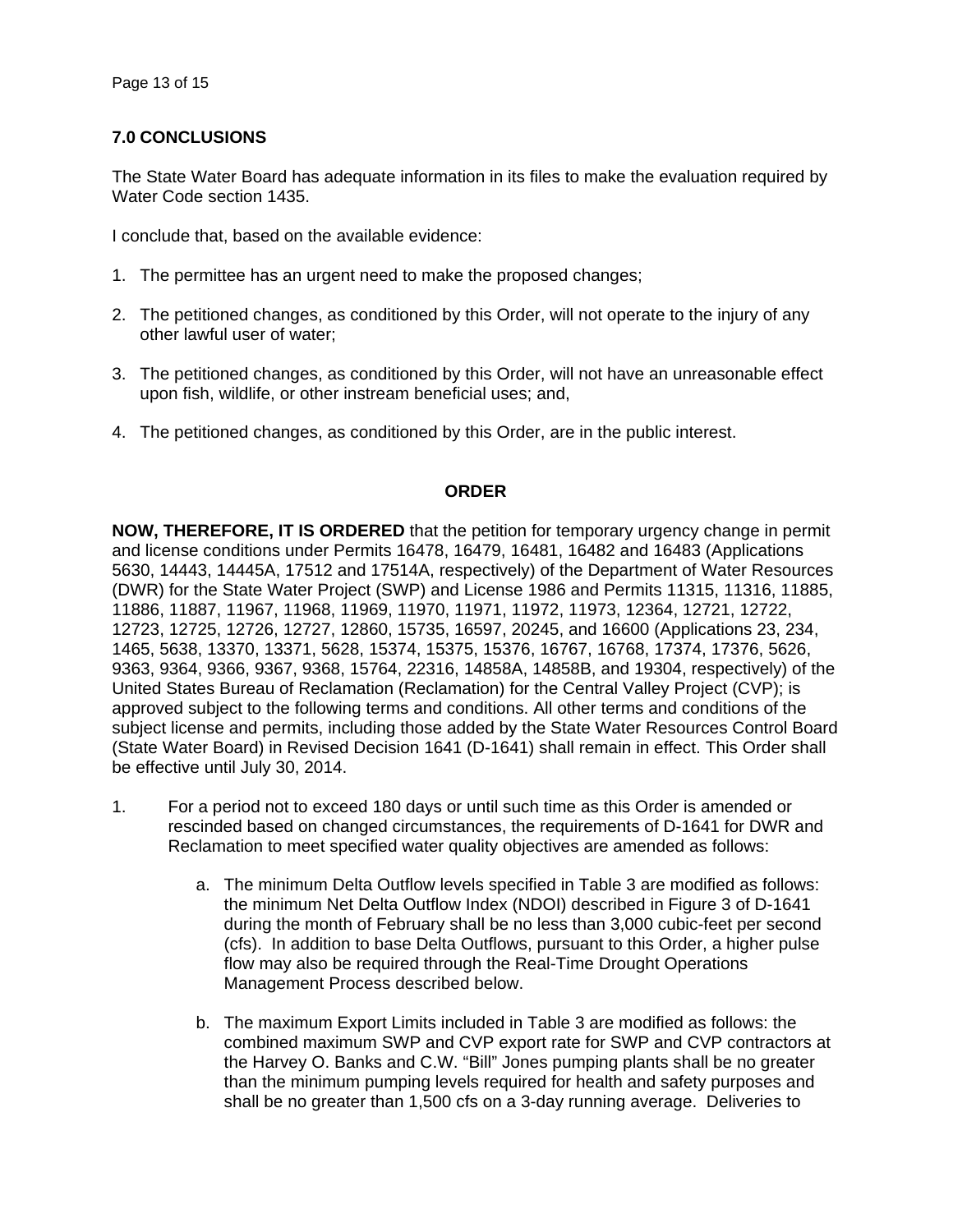SWP and CVP export contractors from the SWP and CVP shall also be limited to health and safety needs. These limitations do not apply to water transfers under non-SWP or CVP water rights or between SWP and CVP contractors. DWR and Reclamation shall refine what export amounts and deliveries are required to maintain health and safety and shall provide documentation to the State Water Board to support that determination by February 14. Based on additional information or changed circumstances, the export limits imposed pursuant to this Order may be modified through the Real-Time Drought Operations Management Process described below.

- c. The Delta Cross Channel (DCC) Gate Closure requirements included in Table 3 are modified as follows: the DCC gates may be opened from February 1 through May 20 as necessary to preserve limited storage in upstream reservoirs and reduce infiltration of high salinity water into the Delta while reducing impacts on migrating Chinook salmon. Requirements for closure of the DCC gates during March through May 20 shall be determined through the Real-Time Drought Operations Management Process described below.
- 2. DWR and Reclamation shall convene a Real-Time Drought Operations Management Team with designated representatives from DWR, Reclamation, the State Water Board, Department of Fish and Wildlife, National Marine Fisheries Service and U.S. Fish and Wildlife Service (fisheries agencies). The Real-Time Drought Operations Management Team shall be convened to discuss potential changes to SWP and CVP operations to meet health and safety requirements and to reasonably protect all beneficial uses of water. The team shall meet on a regular basis, and no less than weekly, to discuss current conditions and may be combined with the existing Water Operations Management Team as appropriate. The State Water Board representative shall be designated by the Executive Director of the State Water Board and shall be authorized to make real-time operational decisions to modify requirements to meet pulse flows associated with the modification to the Delta Outflow objective described above, Export Limits, DCC gate closures, and the associated requirements of this Order. If the State Water Board approves any additional temporary urgency changes pursuant to the temporary urgency change petition that is the subject of this Order, or otherwise modifies this Order, the State Water Board will provide notice and an opportunity for interested persons to comment or object. Based on public comments or objections, further changes may be made to this Order. Information concerning changes to this Order will be posted on the State Water Board's website within 24 hours.
- 3. DWR and Reclamation shall calculate and maintain a record of the amount of water conserved through the changes authorized by this Order. The water conserved shall be maintained in storage to protect flows for fisheries, used to maintain water supplies, or used to improve water quality. The use of such water shall be determined through the Real-Time Drought Operations Management Team Process described above.
- 4. DWR and Reclamation shall develop monthly water balance estimates indicating actual and proposed operations through the end of the water year. Specifically, actual and projected inflows, north of Delta contract deliveries, other channel depletions, exports, and Delta outflows shall be identified. The water balance shall be posted on DWR's website and updated as necessary based on changed conditions.